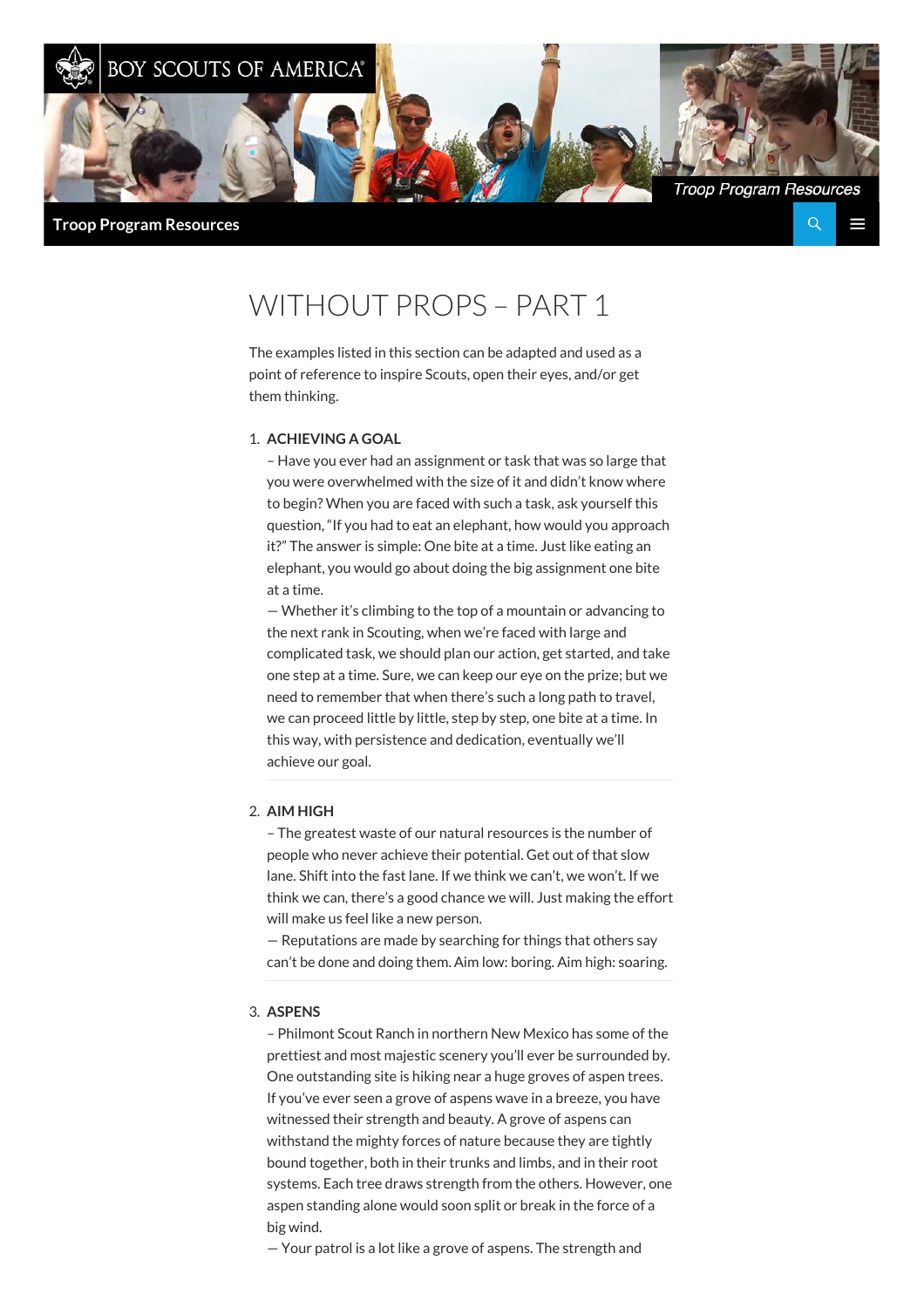teamwork of a group of guys can accomplish tasks that would be impossible for individuals working independently. Each patrol member brings skills and talents that compliment the other members of the patrol.

#### 4. **ATTITUDE**

– Words could never adequately convey how great the impact our attitude can have on our lives. In many respects, life is 10 percent what happens to us and 90 percent how we respond to it. – I remember, when I was a Scout, peering out from my tent at our patrol leader on a very rainy morning. We had no dining fly, and he was cooking breakfast over a smokey fire. He was sopping wet. I recall noticing how drops of rain were dripping down off his hair as he mixed around the well-done scrambled eggs and water in the frying pan. What I also recall was the smile on his face. Cooking away in the smoke and the rain, he was actually cheerful! He could have chosen to be completely upset, but he hadn't, and his marked cheerfulness affected me and our entire patrol. — One of the most significant decisions we can make on a day-today basis is our choice of attitude. Attitude can keep us going or cripple our progress. It's our attitude that either fuels our fire or assaults our hope. When our attitudes are right, there's no barrier too wide, no valley too deep, no dream too extreme, and no challenge too great.

#### 5. **The BEAR AND THE TWO TRAVELERS**

– Two men were traveling together, when a bear suddenly met them on their path. One of them climbed up quickly into a tree and concealed himself in the branches. The other, seeing that he must be attacked, fell flat on the ground, and when the bear came up and felt him with his snout, and smelt him all over, he held his breath, and feigned the appearance of death as much as he could. The bear soon left him, for it is said bears will not touch a dead body.

– When the bear was quite gone, the other Traveler descended from the tree, and jocularly inquired of his friend what it was the bear had whispered in his ear. "He gave me this advice," his companion replied. "Never travel with a friend who deserts you at the approach of danger."

— The moral of this fable is: Misfortune tests the sincerity of friends. (Don't be like Hank Hill's neighbor, Dale, on "King of the Hill," who runs off at the first sign of difficulty. When something goes wrong in our patrol or with our troop, or whatever group we're with, see what we can do to help. A Scout is Loyal.) Back to top of page

## 6. **BE LOYAL TO YOUR GOALS**

– Don considered himself a musician. He played the tambourine in junior high school, but he wasn't very good. He also thought of himself as a singer, but he couldn't have carried a tune in a bucket. – – Years passed, and when all of his school friends were going to college and pursuing careers, Don nurtured his dream of becoming a singer–songwriter by moving to Nashville, Tennessee. Once there, Don made the most of his limited resources. He bought a used car and slept in it. He took a job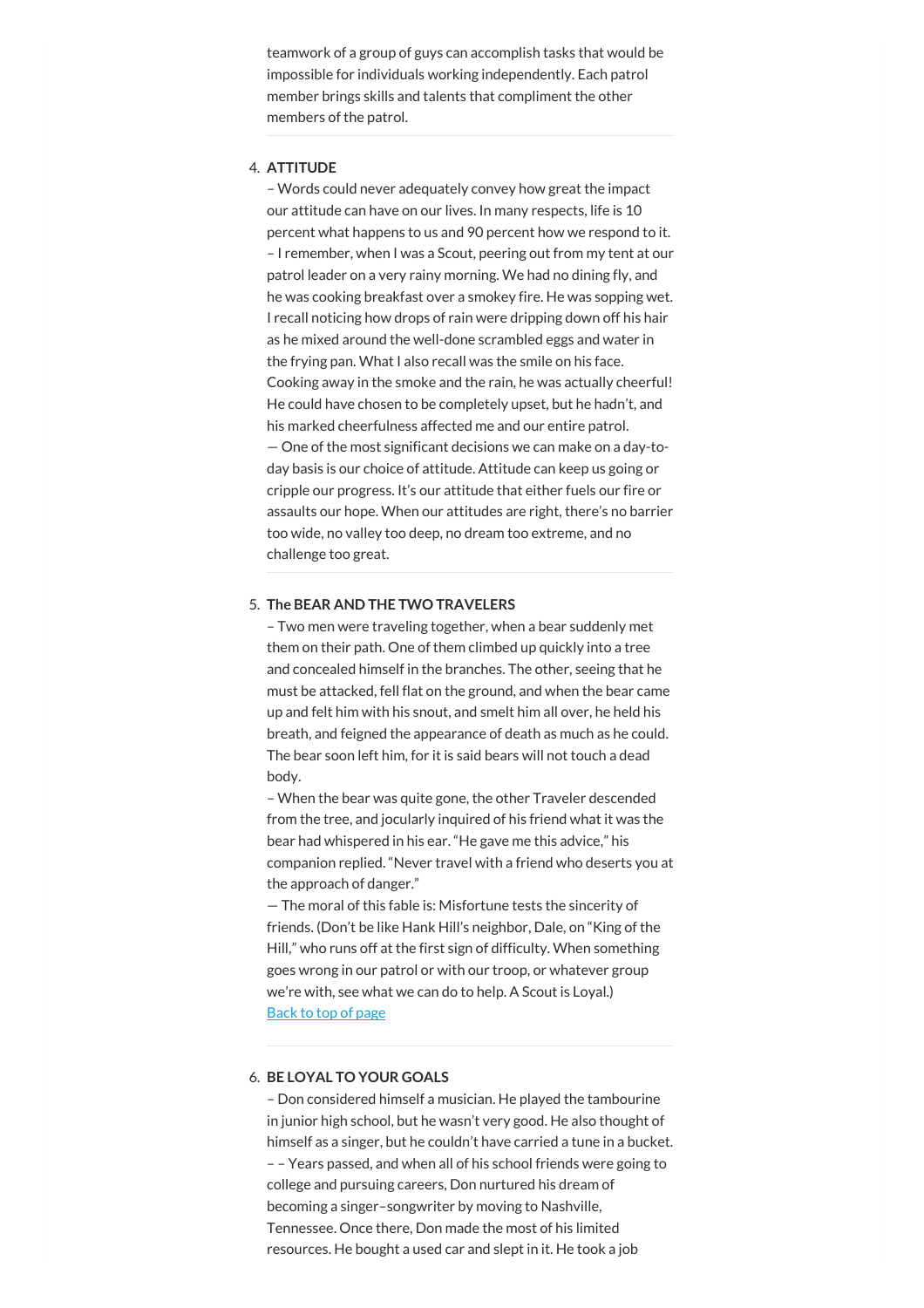working nights so he could visit record companies during the day. He learned to play the guitar. As years passed, he kept writing songs, practicing, and knocking on doors.

– After many years, Don finally got a song on the radio and it made the country hit charts. More time passed and Kenny Rogers recorded one of his songs. "The Gambler" was the title song for one of the best-selling country music albums of that time. Since then, Don Schlitz has had 23 number one songs on the charts and is a member of the Song Writer's Hall of Fame. As a result of his focused determination, the teenage dreamer had become a success.

— Don had done five things essential to success, without even knowing it. They are the following:

1. Define your goals. Set a goal and picture yourself accomplishing that goal.

2. Seek out those who know more than you do. Model your efforts on theirs, adjusting and improving as you go.

3. Pursue your vision with determination. Successful people don't quit. The biggest difference between those who are successful and those who aren't is usually not talent, but persistence.

4. Make an emotional commitment. You will sometimes want to quit after too many losses, but you have to pull yourself together with enthusiasm and commitment.

5. Review and renew your goals. As you reach your goals, set new ones. Go to the next level.

## 7. **BE PREPARED FOR WHAT?**

– What are the two words inscribed upon the Second Class Badge?"Be prepared." Our motto.

There is a story of a Scout in Oklahoma. His younger sister went too near a gas heater and instantly her clothes were in flames. The father and this 13-year-old Scout rushed up the stairs to try to help. Remembering his first-aid work, the Scout knew what to do and he did it immediately. He grabbed a small rug and rolled the screaming child in it. He had been prepared. In a moment he had smothered the flames and prevented serious injury to his sister.

– "Thank God my son is a Scout," the boy's father told the Scoutmaster. "He knew what to do while I stood confused." — That's what it means to be prepared. Once someone asked Baden-Powell, "Be prepared— for what?" "Why, for any old thing!" he replied.

# 8. **BRAVERY**

– Actor and martial arts expert Chuck Norris knows that might does not always mean right. He explains: Not long ago, after a day of filming my television series, I went alone to a small Texas cafe. As I sat in a corner booth, a large man towered over me and said with an edge to his voice that I was sitting in his booth. I didn't like his tone or his implicit threat, but I said nothing and moved to another booth. A few minutes later, though, the big fellow was headed back in my direction. Here he comes, I thought, a local tough out to make a name for himself by taking on Chuck Norris in a fight. When he arrived at my new booth, he looked directly at me.

– "You're Chuck Norris," he said. I nodded.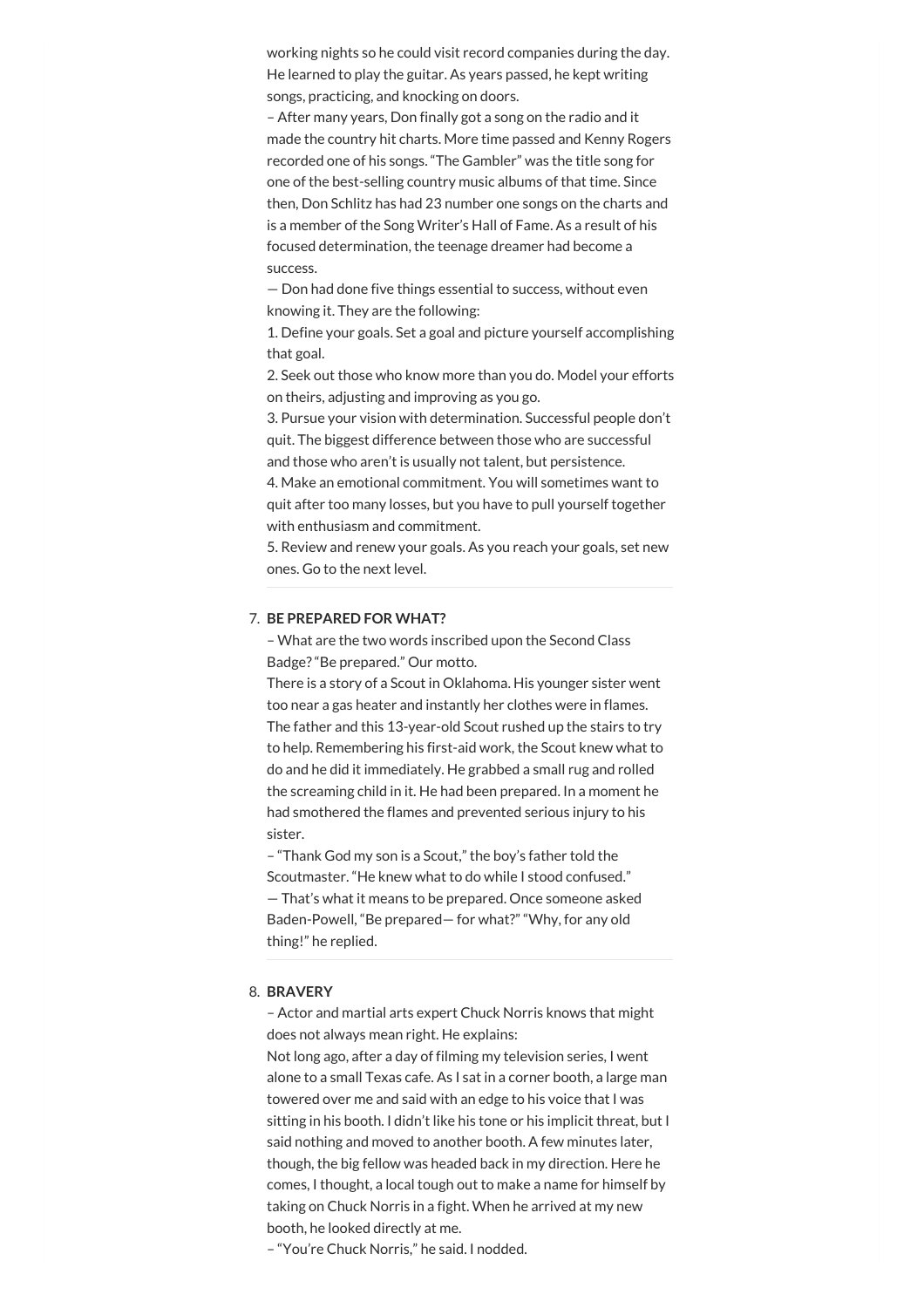– "You could have whipped me good back there a few minutes ago," he said. "Why didn't you?"

– "What would it have proved?" I asked. He thought that over for a moment and then offered me his hand. "No hard feelings?" he said.

– "None," I said, and shook his hand. I had avoided a confrontation and made a friend. I had won by losing.

— The confidence and contentment we feel regarding our own capabilities shouldn't depend on showing them off. Just because we have a skill, doesn't mean we have to prove it to others, and it's often preferable not to.

## 9. **The BULLFROG**

– Once there was a very large green bullfrog who lived in a modest sized pond. Even though many other animals and fish lived around this pond the bullfrog didn't have any friends. You see, the friends he once had were gone. They were tired of his boasting and tried to stay out of his way.

– This situation changed when the geese began to migrate through the area. Two geese actually became his friends. They spent many a long day visiting, swimming and doing the things friends do. Then one day the two geese told the frog it was time for them to continue their migration. The frog was sad and asked if they could take him with them. He suggested that they let him climb on one of their backs and hang onto their neck. Both geese agreed that he was entirely too fat for one goose to carry. – Further saddened, the frog began to think and finally came up with an idea. "Listen," he said, "how about we take a string and each of you take hold of a end with your mouth and bite down hard, then I will bite in the middle of the string and you can fly me

between you." The geese pondered the idea and decided to give it a try.

– All were ready and the geese began to flap and run. The frog hopped along with the string in his mouth until he was lifted from the ground and was airborne. "Oh, what a feeling!" thought the frog. Onward they flew for days on end until they flew over a farmer out in his field.

– The farmer looked up and upon seeing the geese and frog remarked, "My, my, a flying frog! I wonder who taught those geese to fly such a big frog?" Hearing this the frog said, "I DID!!!." That night the farmer feasted on very large succulent frog legs. — We should check our ego, and not let it get so far out of control that we lose our friends or worse yet, end up on someone's dinner plate.

# 10. **BULL'S-EYE**

– Many years ago a young man traveling through the countryside noticed that on many of the barns was a large bull's-eye painted on it with an arrow squarely in the center of the target. He thought he would like to meet the great archer, and asked around until he found out the name of the man, who lived in a nearby village. He introduced himself, and asked the archer for a demonstration of his great skills. "Sure," said the archer, and they walked to the outskirts of town to a barn. He carried his bow and a quiver of arrows and several buckets of paint and some brushes. He selected a barn site, carefully took aim at the barn, and hit it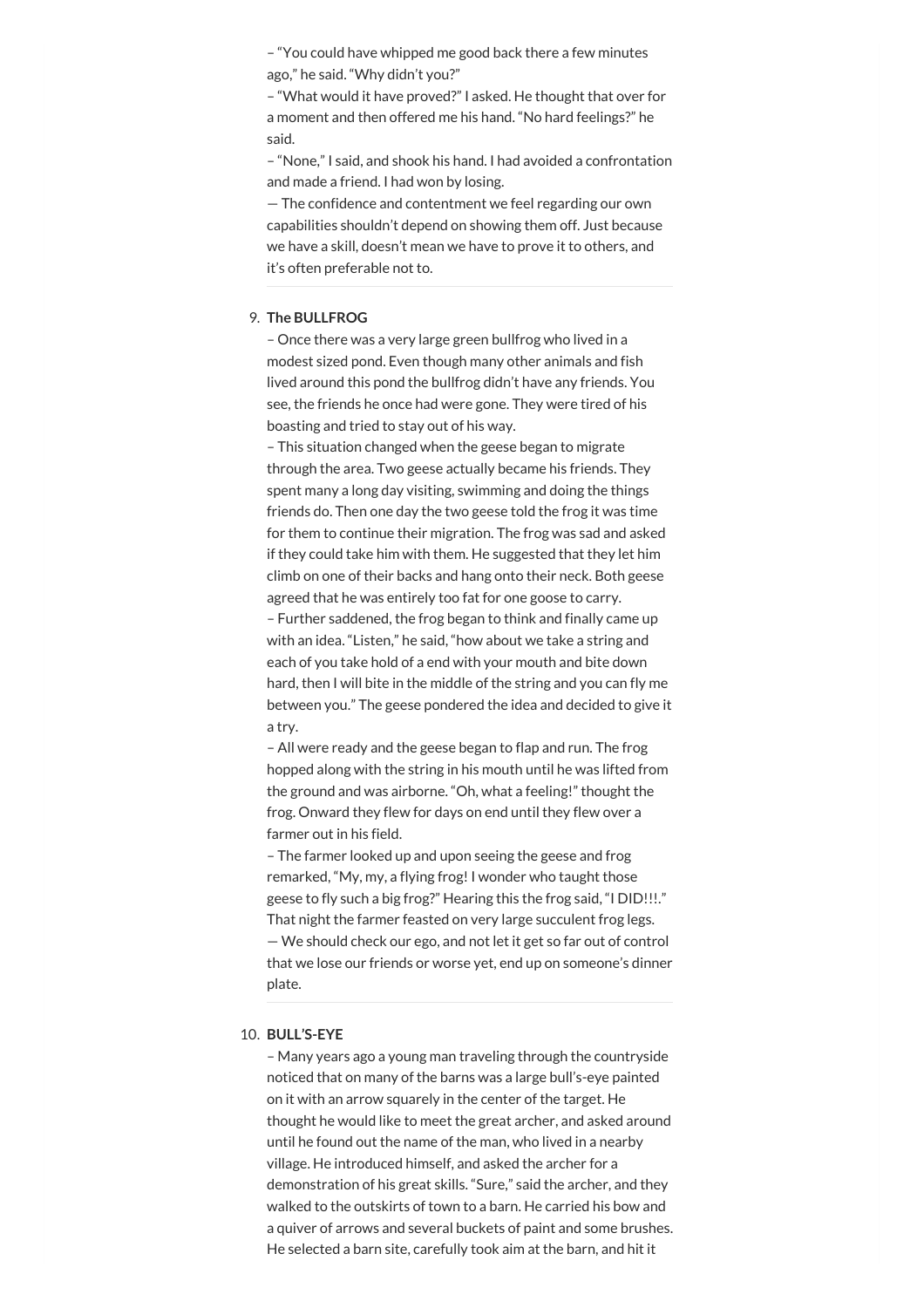squarely in the middle. Then he walked up to the arrow, and carefully painted the bull's-eye around the arrow. He then proudly stood back and admired his work.

— Often, things are not as they seem. We need to be careful with our assumptions and not be misled by things as they sometimes appear.

Back to top of page

# 11. **The CARPENTER**

– An elderly carpenter was ready to retire. He told his employer of his plans to leave the house-building business and live a more leisurely life with his wife enjoying his extended family. He would miss the paycheck, but he needed to retire. They could get by. The contractor was sorry to see his good worker go and asked if he would build just one more house as a personal favor. The carpenter said yes, but in time it was easy to see that his heart was not in his work. He resorted to shoddy workmanship and used inferior materials. It was an unfortunate way to end his career.

– When the carpenter finished his work, and the builder came to inspect the house, his employer handed the front-door key to the carpenter. "This is your house," he said, "my gift to you for many years of faithful service!"

– What a shock! What a shame! If he had only known he was building his own house, he would have done it all so differently. Now he had to live in the home he had built none too well. – So it is with us. We build our lives in a distracted way, reacting rather than acting, willing to put up with less than the best. At important points, we do not give the job our best effort. Then with a shock, we look at the situation we have created and find that we are now living in the house we have built. If we had realized that, we would have done it differently.

— Think of yourself as the carpenter. Think about your house. Each day you hammer a nail, place a board, or erect a wall. Build wisely. This is your life. Even if you live it for only one day more, that day deserves to be lived graciously and with dignity. Your life today is the result of your choices in the past. Your life tomorrow will be the result of your choices you make today.

### 12. **CHARACTER**

– Part of Scouting's purpose is to build character. One time, a troop was asked if anyone could define character? One Scout said character is thinking good thoughts, and another said it is being a good citizen. Another said character is having good morals, and another said it is being honest and courageous.

– Then a young Scout held up his hand and when called upon said, "Character is what you do when nobody's looking."

— Think about that for a moment, and see if you don't agree. A good way to measure our own character is to examine what we ourselves do when nobody's looking.

## 13. **CONFIDENCE**

– If you think you're beaten, you are, If you think you dare not, you don't. If you'd like to win, but think you can't.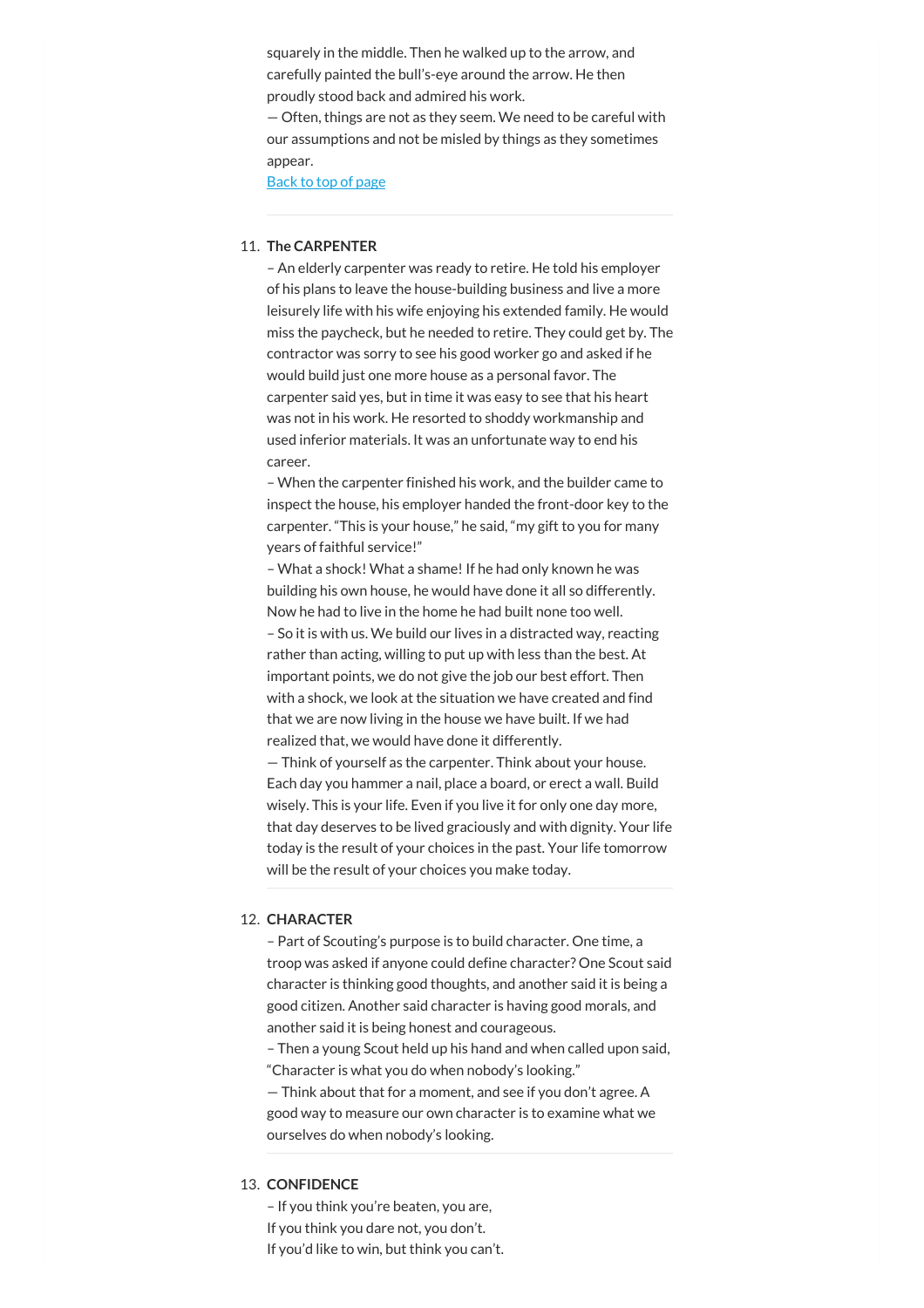It's almost for sure, you won't. – If you think you're losing, you've lost. For out in the world we find: Success begins with a person's will. It's all in your state of mind. – If you think you're outclassed, you are. You've got to think high to rise. You have to stay with it, In order to win the prize. – Life's battles don't always go, To the one with the better plan. For more often than not, you will win, If only you think you can.

### 14. **COOPERATION**

– We're hopeless at racing,

Me and my friend;

I'm slow at the start, He's slow at the end.

– He gets a cramp,

I get sore feet,

And neither one of us,

Cares to compete.

– But cooperation's,

A different case;

You should just see us,

In the three-legged race!

— A team that cooperates well together can triumph over the skills of those who don't.

# 15. **The DEVIL'S SALE**

– There is a story that the devil once announced he was going out of business and offered to sell his tools to anyone who would pay the price. On the night of the sale, the tools were all attractively displayed. They were a nasty looking lot: prejudice, hatred, envy, laziness, dishonesty—each marked with a price tag. A little off from the rest lay a harmless looking wedge-shaped tool, much worn, and priced higher than any of the others. "What is it?" someone asked the devil.

– "That's discouragement," he replied.

– "Why is it priced so high?" the prospective customer asked.

– "Because," said the devil, "it is more useful to me than any of the others. I can pry open and get inside a person with it when I could never get near him with any of the others. Once inside, I can use the person in whatever way it suits me best. That's why it is so worn, you see. I use it with nearly everybody, because few people yet know that it belongs to me." It's probably not necessary to add that the devil's price for this tool was so high that there were no bidders. And he is still using it.

— When things aren't going our way and we're experiencing repeated disappointments, we shouldn't let ourselves lose heart and fall prey to feeling lost and defeated. Instead, we should hold our head up and keep a stiff upper lip—put our best foot forward and keep on keeping on. That's the best course of action, to overcome whatever difficulties we're faced with.

Back to top of page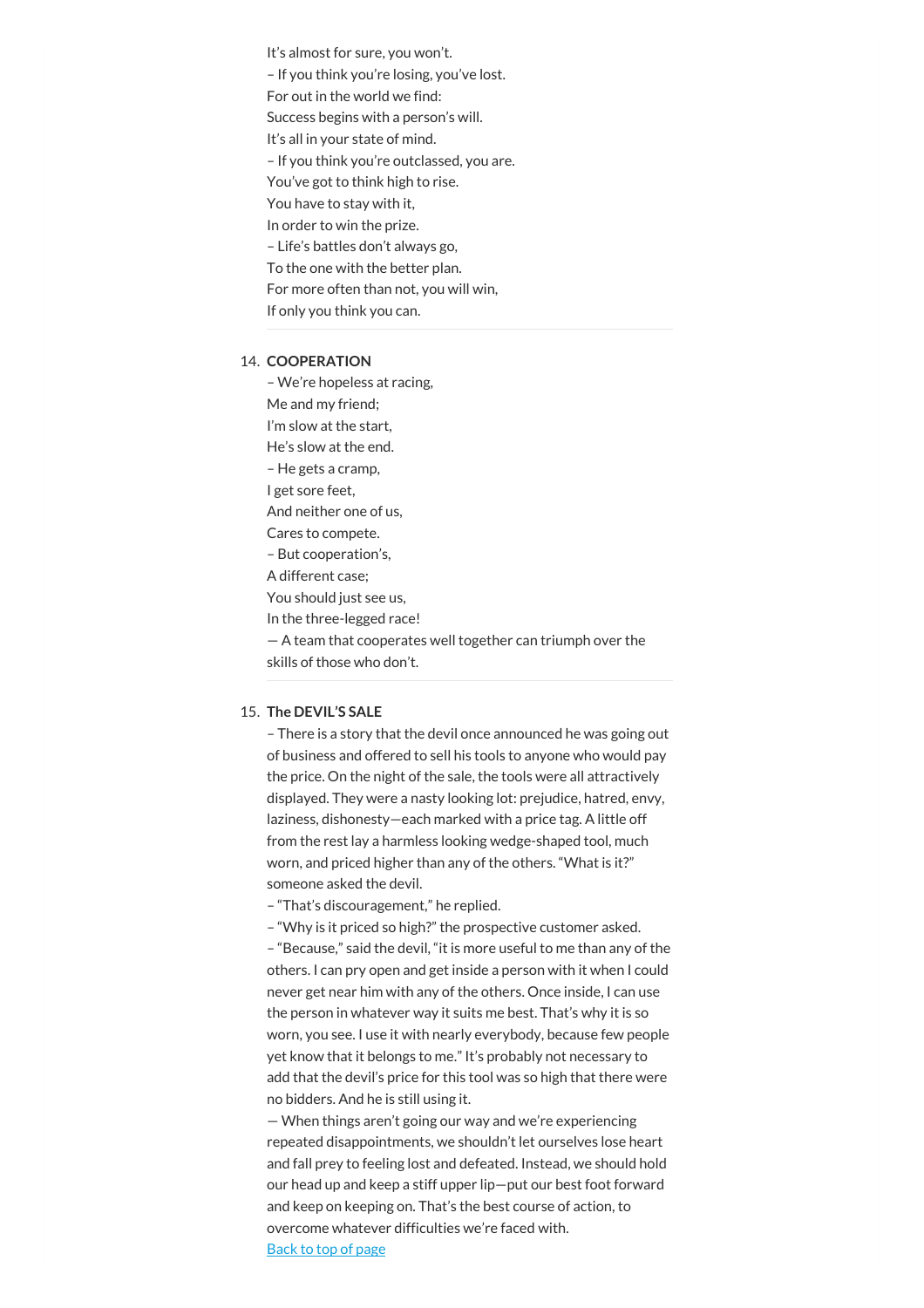## 16. **The DOG AND HIS SHADOW**

– A dog, crossing a bridge over a stream with a piece of meat in his mouth, saw his own shadow in the water and took it for that of another dog, with a piece of meat double his own in size. He immediately let go of his own, and fiercely attacked the other dog to get his larger piece from him. He thus lost both: that which he grasped at in the water, because it was a reflection, and his own, because the stream swept it away.

— We shouldn't be greedy, but be content with what we have and if we want or need more, we should do what's necessary and acceptable, and see if we can work for it.)

#### 17. **DON'T BE AFRAID TO FAIL**

– You've failed many times, although you might not remember. You fell down the first time you tried to walk. You almost drowned the first time you tried to swim, didn't you? Did you hit the ball the first time you swung a bat? Heavy hitters, the ones who hit the most home runs, also strike out a lot. Babe Ruth struck out 1,330 times, but he also hit 714 home runs. R.H. Macy failed seven times before his store in New York caught on. English novelist John Creasey received more than 700 rejection slips before he published over 600 books.

— We shouldn't be worried about failure. We should be concerned about the chances we miss when we don't even try.

#### 18. **DO THE RIGHT THING**

*(This is NOT a true story. It has been circulating for many years, but is just a story and should not be presented as fact.)*

– A long time ago, there lived a poor farmer in Scotland who was out working his fields when he heard a cry for help. He went to where the plea for help was coming from and found a boy caught and sinking in a bog. He worked his way through the bog and with the aid of a staff was able to free the boy. After doing so, the farmer went back to work in his fields and didn't think anymore about it.

– The next day, a fine horse-drawn carriage pulled up in front of the farmer's hut. Out of it stepped a well-dressed nobleman who was the father of the boy the farmer had rescued the day before. The grateful father wanted to reward the farmer for rescuing his son. But the farmer, as desperately poor as he was, would not accept money for helping someone in need.

– The nobleman still wanted to reward the farmer for saving his son and was trying to think of some way to do so when the farmer's own son came to the doorway of the hut. Seeing him, the nobleman then made this proposition to the farmer: let him take the boy and he would educate him. The farmer hesitated at first but then finally agreed.

– Through the education that the farmer's son received he became a scientist. The boy grew up to be Sir Alexander Fleming, the discoverer of penicillin. A number of years after, the nobleman's own son was stricken with pneumonia which was a death sentence before penicillin. The nobleman's son that was saved was Sir Winston Churchill.

– Each of us, as we live our lives, will have opportunities to help people and will have to make moral decisions like the poor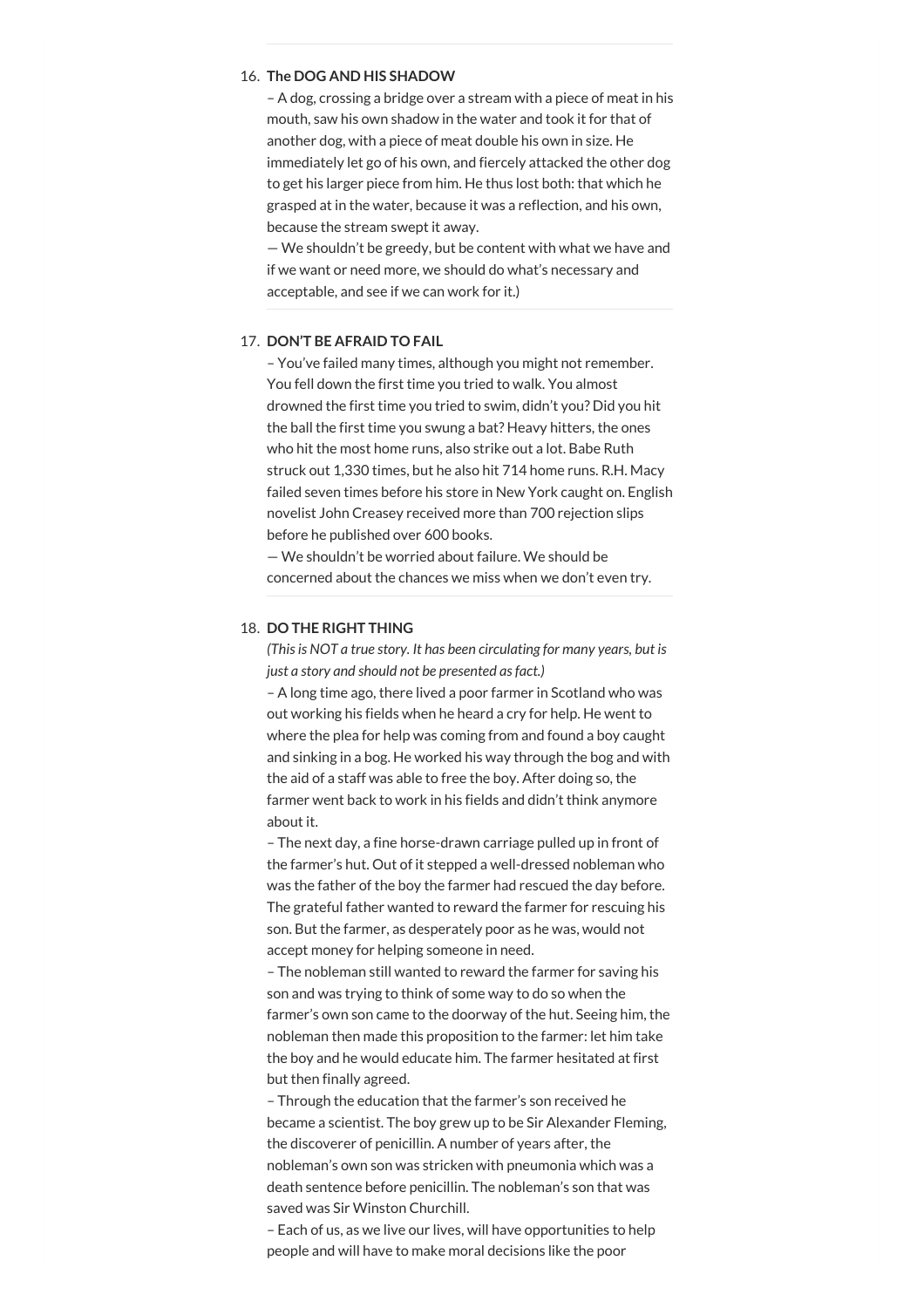Scottish farmer did. As badly as he needed money, his personal code that he lived by would not allow him to accept money for helping someone else in need. If he would have taken the money, his son would not have received an education and the world would not have penicillin which has saved tens of millions of lives, not to mention the life of Winston Churchill who led England through the darkest days of World War II against Nazi Germany. The Scottish farmer died without ever knowing that one small moral decision he made changed the world and saved millions of lives.

— As you live your life never underestimate the power of doing the right thing.

#### 19. **The EAGLE AND THE PRAIRIE CHICKEN**

– There once was an Indian brave that was walking down the trail when he discovered an eagle's egg had fallen out of its nest. He looked up and saw that the nest was too high for him to return the egg. So he placed the egg in a nearby prairie chicken nest. When the egg hatched, the little eagle thought he was a prairie chicken. – Prairie chickens stay on the ground and eat only worms and grubs. So, as the eagle grew, he ate nothing but worms and grubs and walked around with the other prairie chickens. One day, he looked up in the sky and saw some eagles soaring high above. He asked one of the prairie chickens, "How can they fly up there while we are down here eating worms and grubs?" The prairie chicken answered, "They are the eagles, they can do that, but we must stay down here. We are prairie chickens and that is what we do." So, the eagle spent the rest of his life flying very little and eating worms and grubs just because he was told that was all he could do.

— The moral of the story is that you should stretch your boundaries and try new things rather than listening to the limitations that others have put on themselves.

## 20. **An EMPTY POT**

– A Chinese Emperor is dying and needs to pick his successor. It so happened that this Emperor loved gardening, so he decides to let the seeds choose. He calls all the children to the palace and gives each one of them a seed to grow. They are instructed to return in the Spring with their plant. Whoever has tended their plant the best will be named Emperor.

– One little boy, known among the children as an excellent gardener, cannot get his seed to grow. Try as he will, he can't get the seed to grow. While all of the other children bring huge, beautiful plants when Spring arrives, he has nothing but an empty pot to present to the Emperor. But, no one knew that before presenting the seeds to the children, the Emperor had baked each one, assuring they could never grow. Only one child was honest enough to present an empty pot, and he was rewarded with being named Emperor.

— Honesty is the best policy. Back to top of page

## 21. **EVERYTHING I NEED TO KNOW**

– Everything I need to know about life, I learned from Noah's ark.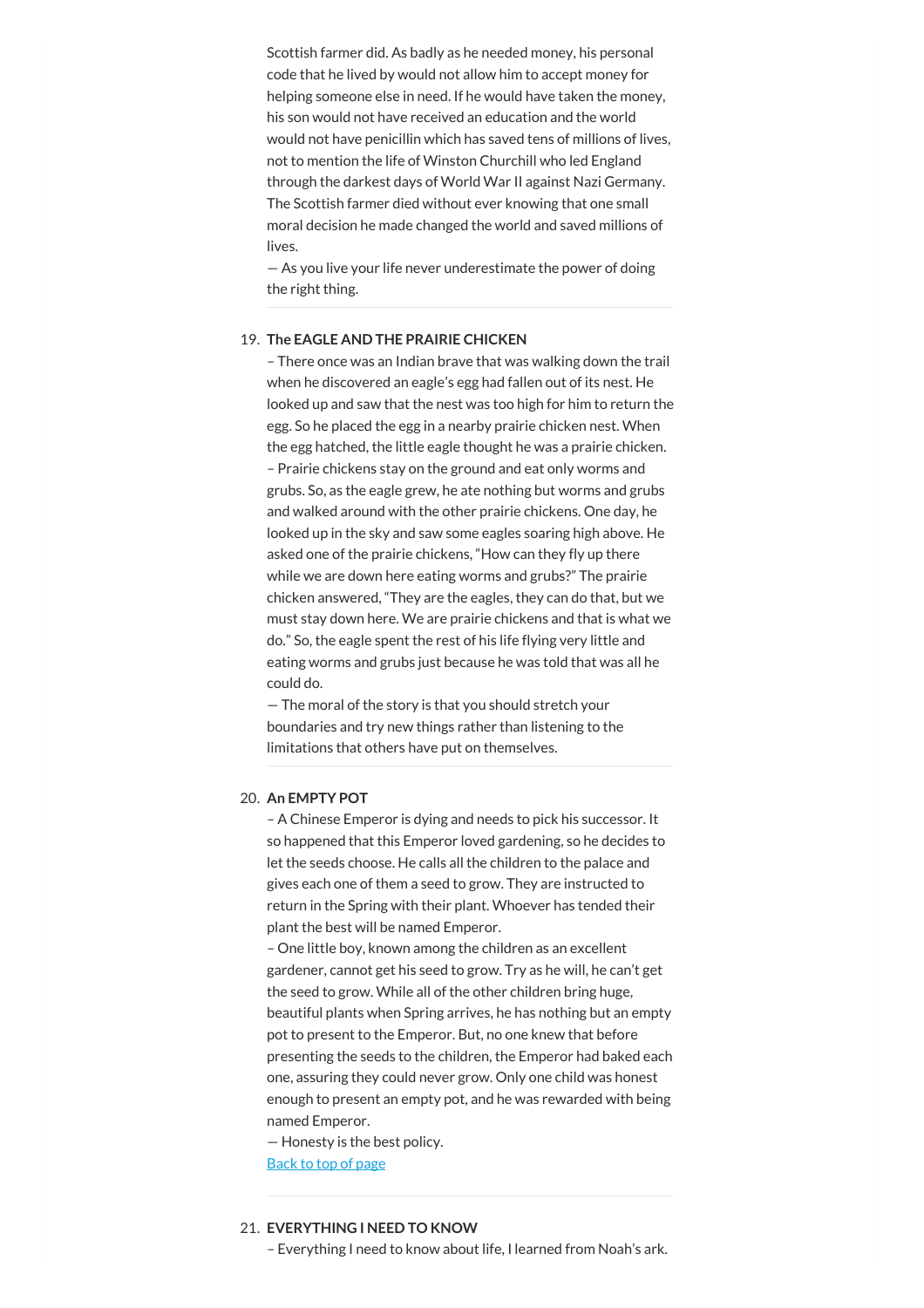One: Don't miss the boat. Two: Remember that we are all in the same boat. Three: Plan ahead. It wasn't raining when Noah built the ark. Four: Stay fit. When you're 600 years old, you might have to do something really big. Five: Don't listen to critics; just get on with the job that needs to be done. Six: Build your future on high ground. Seven: For safety's sake, travel in pairs. Eight: Speed isn't always an advantage. The snails were on board with the cheetahs. Nine: When you're stressed, float a while. Ten: Remember, the ark was built by amateurs, the Titanic by professionals. Eleven: No matter the storm, when you are with God, there's always a rainbow waiting.

#### 22. **The FARMER AND THE STORK**

– A farmer placed nets on his newly-sown plowlands and caught a number of Cranes, which came to pick up his seed. With them he also trapped a Stork who earnestly beseeched the Farmer to spare his life.

– "Pray save me, Master," he said, "and let me go free this once. Besides, I am no Crane, I am a Stork, a bird of excellent character. Look too, at my feathers; they are not the least like those of a Crane."

– The Farmer laughed aloud and said, "It may be all as you say, but I only know this: I have taken you with these robbers, the Cranes, and you must die in their company."

— Birds of a feather flock together. This is an example of Guilt by Association. We should evaluate the deeds of those with whom we associate before we hang out with them.)

# 23. **A FOX AND A LEOPARD**

– A Fox and a Leopard, resting lazily after a generous dinner, amused themselves by disputing about their good looks. The Leopard was very proud of his glossy, spotted coat and made disdainful remarks about the Fox, whose appearance he declared was quite ordinary. The Fox prided himself on his fine bushy tail with its tip of white, but he was wise enough to see that he could not rival the Leopard in looks. Still he kept up a flow of sarcastic talk, just to exercise his wits and to have the fun of disputing. – The Leopard was about to lose his temper when the Fox got up, yawning lazily. "You may have a very smart coat," he said, "but you would be a great deal better off if you had a little more smartness inside your head and less on your ribs, the way I am. That's what I call real beauty."

— A fine coat is not always an indication of an attractive mind.

#### 24. **GIVING**

– In Israel, there are two major bodies of water. Both of these bodies of water are fed by the River Jordan. One is the Sea of Galilee, which is full of fish and is surrounded by lush vegetation and trees. It is a living body in every sense. The other is the Dead Sea. There is nothing green there. there are no fish, and the sea is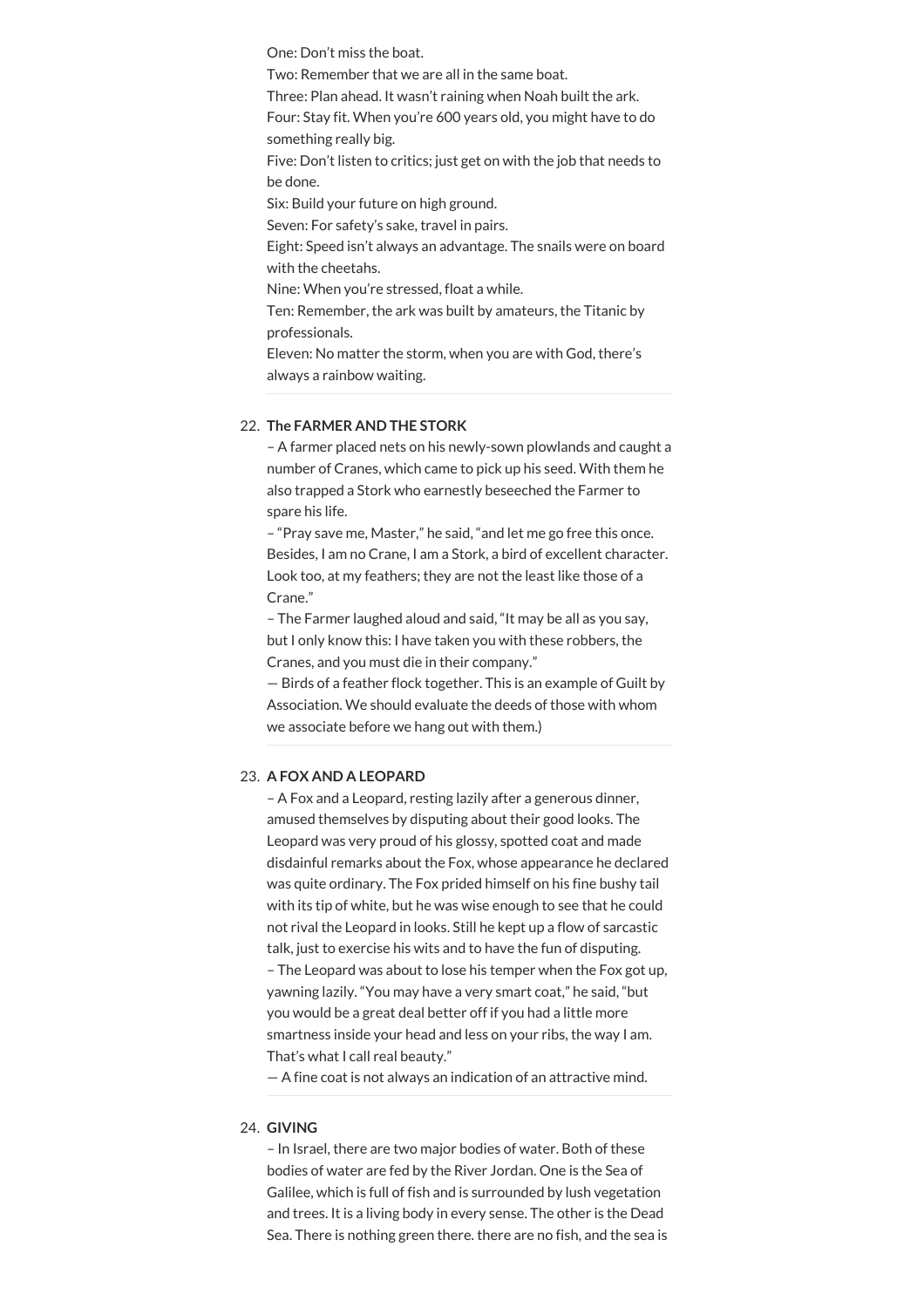stagnant and dead.

– The difference is that the Sea of Galilee overflows. For every gallon of water that flows into the sea, a gallon is given up and is passed on downstream. It is constantly renewing itself. It gives as much as it takes. The Dead Sea, on the other hand, because of its geography, only takes. It gives up nothing. The water there is never cleansed; it stagnates and dies, and everything depending on it dies also.

— Some people say that there are two kinds of people in the world: those who constantly give of themselves (who help other people at all times), and those who only take. Which kind are we?

## 25. **The GOLDEN WINDOWS**

and returned to my quest.

– It was getting toward the end of summer and I was about to enter the second grade. Each morning all summer long I had noticed a particular house up on a hill about a mile away. This house, I thought, must be spectacular because every morning when I got up, it looked like it had golden windows. – On this particular morning, I decided to go see the house with golden windows. I packed a lunch and started out on my big journey. Not long after I started, I came to a fence and couldn't resist the temptation to see how far I could walk along the top rail. Then, I continued on my way until I came to a stream, where I stopped for a long while to catch crayfish and minnows. By that time I was hungry and I ate my lunch. Starting up the hill to the house with the golden windows, I happened to see a porcupine. For a long, long time we stared at each other. Finally, I gave up

– When I did reach the house with the golden windows, I was very disappointed. There was the house, but instead of being majestic, it was a deserted, rundown shambles. The railings were falling off the porch, the screen door was off its hinges, the yard needed mowing, and the flower garden was overgrown with weeds. I was crushed.

– Sadly, I sat down on the front steps and just happened to gaze back toward my own home. There, in the late afternoon sun, was my house with golden windows!

— Often in life we think that someone else has it far better than we do, or maybe that we should have a position much better than the one we have. But, we really should stop and think about all that we have and be thankful.

Back to top of page

### 26. **GOOD TURN**

– Does anyone know when the Boy Scouts of America was started? It was the year 1910. Now for a tougher question: Who started the BSA? Not Baden-Powell. He started Scouting in England. It was an American businessman, William D. Boyce. In 1909, William Boyce was wandering around London and got lost in a dense fog. A young boy found him and led him to his destination. The boy refused to accept a tip from Boyce, saying that he was a Boy Scout. That intrigued Boyce, and he later asked the boy to take him to meet Lord Baden-Powell.

– Because of that meeting, the Boy Scouts of America was officially organized in 1910. There have been more than 93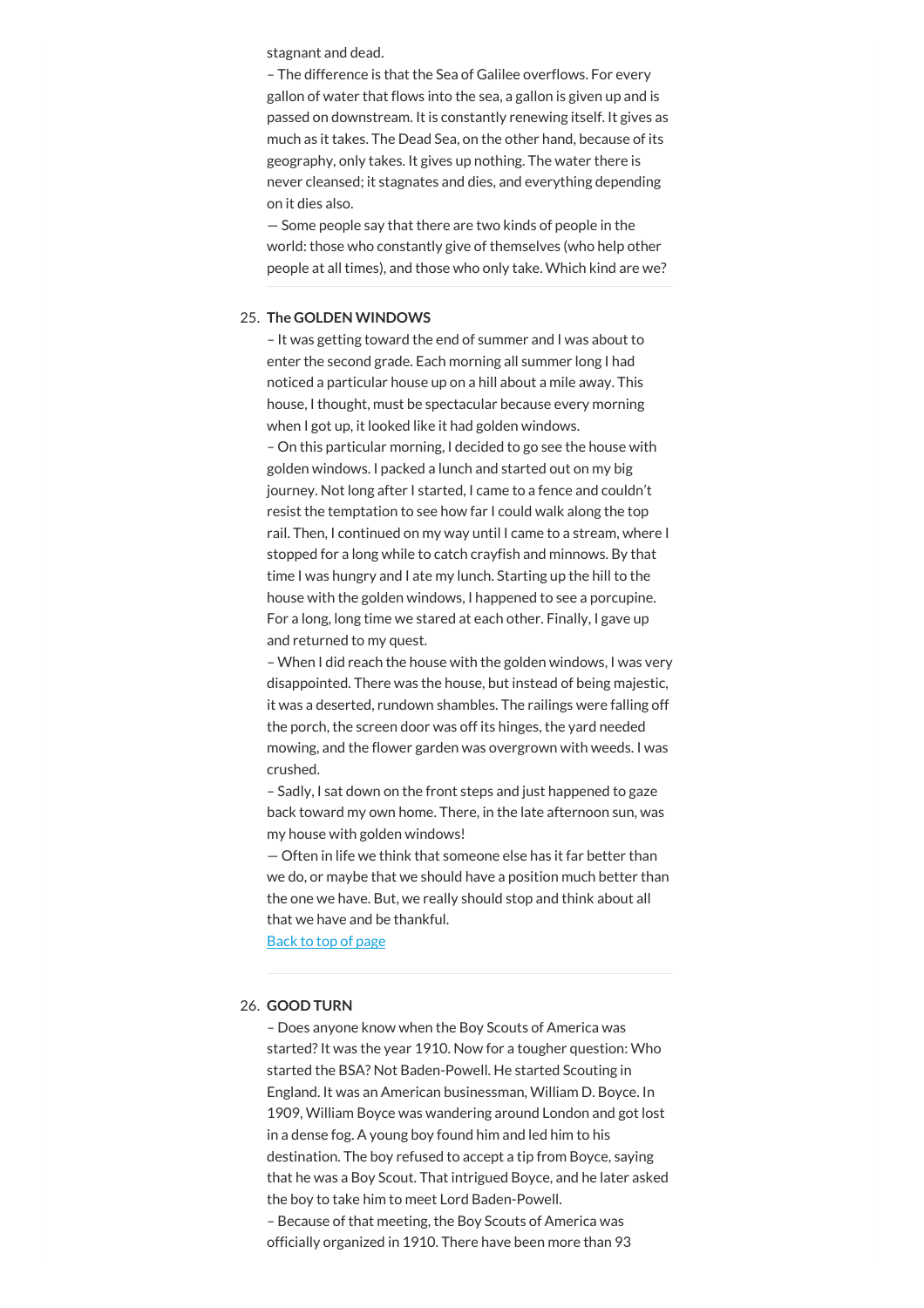million Americans involved in the BSA since then.

— The Scout slogan is "Do a Good Turn Daily." That is what the Boy Scout in 1909 did for William Boyce, and that is what we should always try to do, every day—a Good Turn, without expecting reward.

## 27. **GOOD WOOD**

– Before beginning a new construction, a carpenter picks out the best available materials. The wooden boards he selects are the most straight and sound he can find. The quality of his building materials contribute to the quality of his finished product. – Likewise, our character is the material we're using to build our future life. Ten to twenty years from now, we as well as others will begin to see what we've built. The question is, are the boards we're selecting straight or is the wood warped? — Building good character is a central purpose of the Boy Scouts

of America.

## 28. **HONEY-POT**

– A number of flies were attracted to a jar of honey which had been overturned in a housekeeper's room, and placing their feet in it, ate greedily. Their feet, however, became so smeared with the honey that they could not use their wings, nor release themselves, and were trapped. Just as they were expiring, they exclaimed, "O foolish creatures that we are, for the sake of a little pleasure we have destroyed ourselves."

— Pleasure bought with pains, hurts. Here are some small examples: playing in puddles and getting all wet on a coldweather camping trip, eating a large quantity of powdered drink mix, staying up too late and then oversleeping and missing breakfast.

## 29. **HOT COCOA**

– At a jamboree trading post a Scout had spread out his collection of trinkets, including some fine beadwork, neckerchief slides, and patches. At a snack bar nearby, a lady picked up her cup of hot cocoa, but instantly found it too hot to handle. She juggled it for several seconds, and then lost control. The cocoa drenched the Scout's prize collection of beautiful souvenirs, but, there was no burst of angry protest—not even a rueful glance at the thoroughly ruined display. Instead, this real Scout was instantly on his feet inquiring anxiously of the startled and dismayed lady, "Did you burn yourself, ma'am?"

— See what we mean when we speak of Scout spirit helping us to think of other people before we think of ourselves?

## 30. **The HOUSE OF 1,000 MIRRORS**

– Long ago in a small, far away village, there was a place known as the House of 1000 Mirrors. A small, happy little dog learned of this place and decided to visit. When he arrived, he bounced happily up the stairs to the doorway of the house. He looked through the doorway with his ears lifted high and his tail wagging as fast as it could. To his great surprise, he found himself staring at 1000 other happy little dogs with their tails wagging just as fast as his. He smiled a great smile, and was answered with 1000 great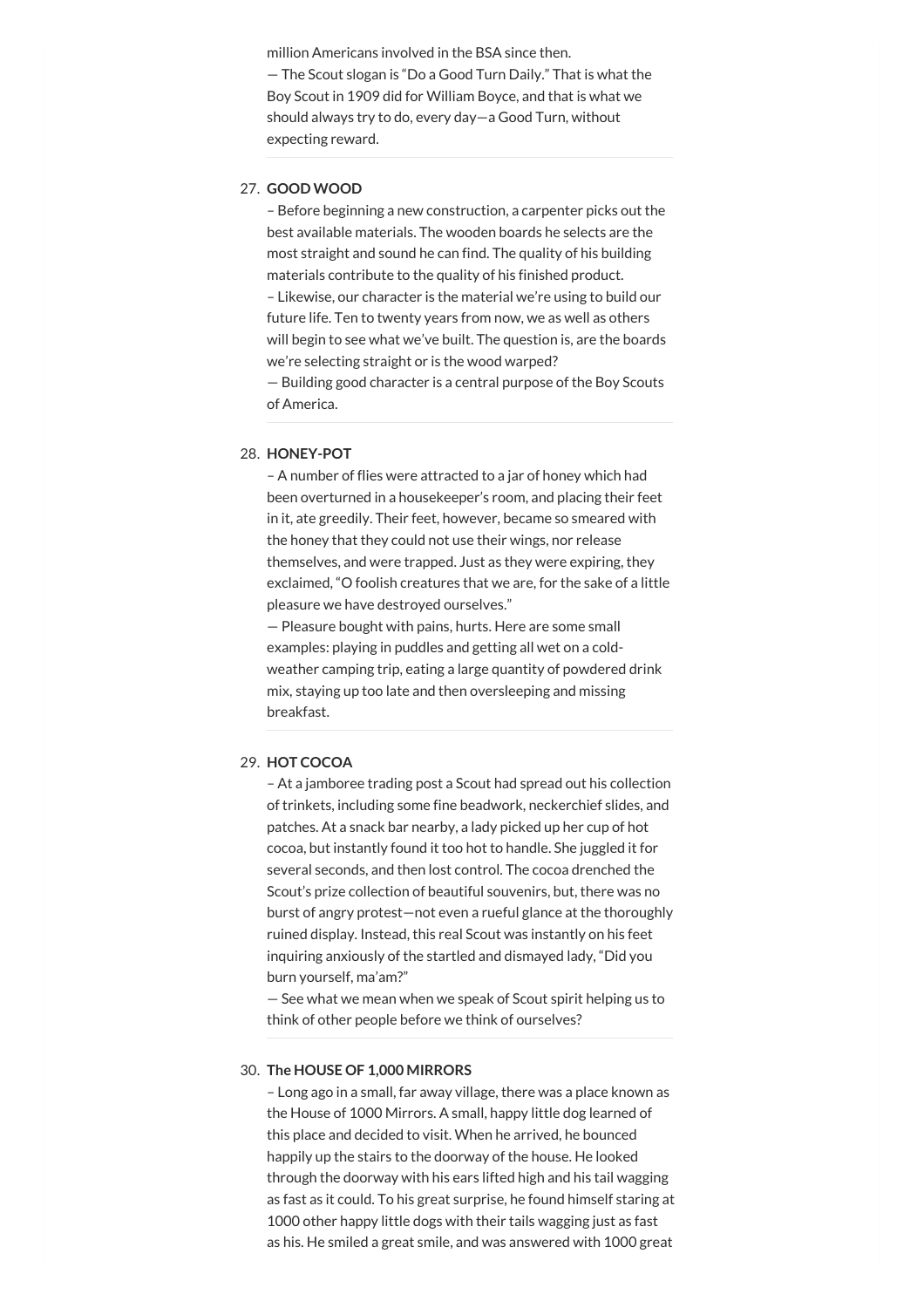smiles just as warm and friendly. As he left the house, he thought to himself, "This is a wonderful place. I will come back and visit it often."

– In this same village, another little dog, who was not quite as happy as the first one, decided to visit the house. He slowly climbed the stairs and hung his head low as he looked into the door. When he saw the 1000 unfriendly looking dogs staring back at him, he growled at them and was horrified to see 1000 little dogs growling back at him. As he left, he thought to himself, "That is a horrible place, and I will never go back there again." — All the faces in the world are mirrors. What kind of reflections do you see in the faces of the people you meet? Back to top of page

#### 31. **HOW TO TREAT PEOPLE**

– Some of you probably have outdoor clothing you wear that is made from Polartech or Polarfleece material. The company that makes these materials is called Malden Mills. The owner of the company is a deeply religious man named Aaron Feuerstein. On December 31, 1995, his factory caught fire and burned to the ground. The factory employed 3,400 workers and was the main employer for two neighboring towns. The area once had many mills but most had closed and moved to areas where they could pay people less money to work. Mr. Feuerstein felt that people should be paid a decent wage and so he wouldn't move his factory.

– The fire occurred on his 70th birthday. The workers believed it was the end of the line for their jobs. Surely, Mr. Feuerstein would take the \$300 million in insurance money and call it quits. While the smoke was still rising from the charred remains of the fire, Mr. Feuerstein called his workers together at a school gymnasium and spoke to them. They were about to discover what kind of man they worked for.

– He announced that he would not abandon them. He was going to rebuild the factory. He told them that he was keeping all 3,400 of them on the payroll for one month and that each would get a \$275 Christmas bonus. Once the factory was rebuilt, they would get their jobs back. Grown men wept in the audience as he spoke. – After the first month ended, he paid them for another month. After the second month ended, he paid them for a third month. It cost him \$1.5 million dollars a week to do this. He also paid their hospitalization insurance. His employees responded by salvaging what equipment they could, and in temporary buildings got production up to what it was before the fire, while the new factory was being built.

– Mr. Feuerstein received much praise from around the country, but he said he did only what was the moral and right thing to do. He used his money to support his beliefs in God, rather than make money his God.

— As each of you lives your life try to remember Mr. Feuerstein's example and treat people you encounter with fairness and kindness. You will be amazed at how good you feel and how much better you will be treated in return.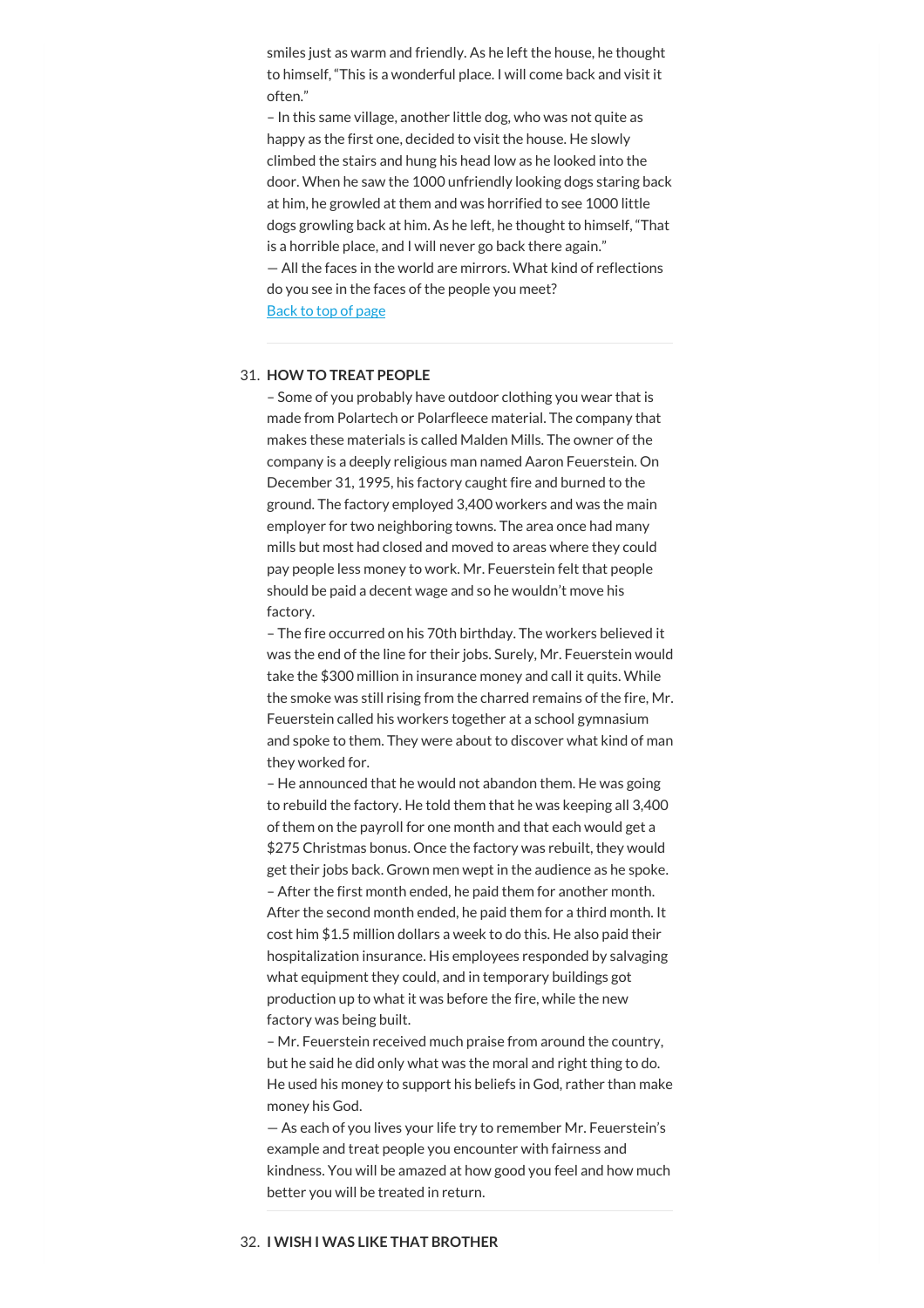– Upon graduation from college a few years back, a young man received a gift from his older brother. It was a shiny new car, the car of his dreams! One morning as he approached the car, he saw a boy of about 12 peering through the windows into the car. The young man recognized him as the boy his parents paid to mow their lawn. Obviously enthralled with the car, the boy hadn't heard the young man approaching. "Is this your car?" the boy asked when he finally noticed the man.

– "Yes, it is," the man responded proudly.

– "Wow! This is a nice car!" remarked the boy. "How much did it cost?"

– "I don't know," the man answered.

– "It's your car, but you don't know how much it cost?"

– "No," admitted the man. "You see, my brother bought it for me." – "I wish …I wish…I wish…" stuttered the boy. The man thought he was going to say, I wish I had a car like this. "I wish I was like that brother!" finished the boy. Amazed at the boy's response, the young man offered to drive him around the block. The boy hopped in the car and soon asked if the man would drive him home. Thinking that the boy wanted to show off to his friends that he was riding in a new car, and since the boy and his own parents were such good friends, the man agreed.

– They drove more than a few blocks to where the boy lived and as he turned onto the street the man noticed that it wasn't the best-kept neighborhood. The houses were dirty and run down. He pulled up in front of the boy's house. "Please wait!" the boy yelled as he ran into the house. Oh, he's probably going to get his family so he can show off the new car, the man thought.

– The front door opened and out came the boy. In his arms he carried a smaller boy, his younger brother who had been crippled since birth. The older boy brought his brother out to the car, and exclaimed as he hugged him tightly, "See, just like I told you! It's a brand-new car! And someday, I'm going to buy you one just like it!"

— How unselfish this boy was, to be the kind of brother who looked after others before thinking about himself. What kind of Scouts are we? Are we like the older brother?

# 33. **IS SANTA CLAUS A BOY SCOUT?**

– Is Santa Claus a Boy Scout? One just needs to examine how he stacks up against the Scout law:

Trustworthy – You certainly can trust that Santa will show up every year.

Loyal – He's very dedicated to his craft and his mission. Imagine the disappointment if he wasn't loyal to his work.

Helpful - He saves many a dad from last minute shopping. Dads are notorious for leaving things to the last minute. Just ask a mom.

Friendly – How many adults would let a zillion kids sit on their lap and listen to what they want, and smile while doing it?

Courteous – He always says thanks for the 62 billion calories he gets in milk and cookies each year.

Kind - Delivering gifts to children is a great act of kindness. Obedient – I emailed Mrs. Claus on this one. No reply, but seeing he's been married for all those years, I'm going to bet he does what she tells him.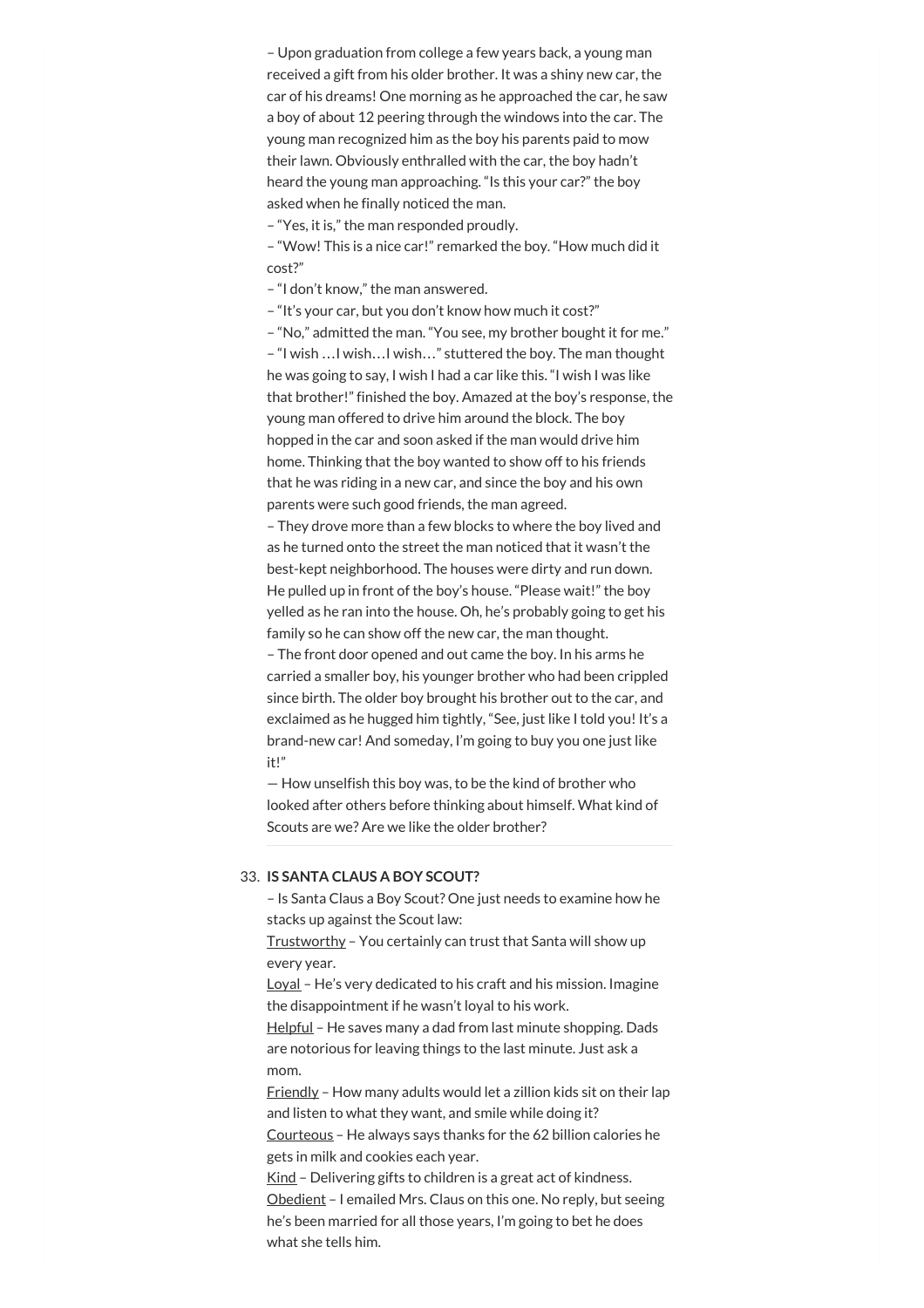Cheerful – Ho, ho, ho! Need I say more? Thrifty – Santa makes his own toys. That saves a bundle on shipping alone. Brave – Would you get in a magic sleigh pulled by reindeer and fly? Me neither. Clean – I'm not sure how he does it, but that red suit looks great even after the millionth chimney. Reverent – Santa does his thing on a special night as part of a very religious holiday. — So, is Santa Claus a Boy Scout. For sure. This time of year no

matter what holiday you celebrate, remember that doing your best and living the Scout Oath and Law are what make each of us really a Boy Scout.

#### 34. **KEEP YOUR MOUTH SHUT**

– A hungry mountain lion came out of the hills, attacked a bull and killed it. As it feasted on its kill, the lion paused from time to time to roar in triumph. A hunter in the area heard the commotion, found the lion and shot him dead.

— The moral of the story is: When we're full of bull, we should keep our mouth shut. In all seriousness, being loud and prideful can very easily work against us.

# Back to top of page

Search …

#### TROOP LEADER RESOURCE LINKS

[Advancement](http://www.scouting.org/advancement.aspx) Resources

[Awards](http://www.scouting.org/scoutsource/Awards_Central.aspx) Central

Boy [Scouts](http://www.scouting.org/scoutsource/BoyScouts.aspx)

Guide to Safe [Scouting](http://www.scouting.org/scoutsource/HealthandSafety/GSS.aspx)

**[SCOUTBOOK](https://www.scoutbook.com)** 

[Scouting](http://www.scouting.org/forms.aspx) Forms from the National Council

**[ScoutCast](http://www.scouting.org/Scoutcast.aspx)** 

Scouting [Magazine](http://scoutingmagazine.org)

[ScoutStuff.org](http://www.scoutstuff.org) (Retail Site)

**[SCOUTINGWIRE](http://scoutingwire.org)** 

Sign into [MyScouting.org](https://my.scouting.org)

Take Youth [Protection](http://troopleader.org/take-youth-protection-training/) Training

**T**he Outdoor **A**[dventure](http://bsatap.org) **P**lanning Guide

Troop Leader [Guidebook](http://www.scouting.org/filestore/pdf/512-150_Appendix(15)_WEB.pdf) Appendix

**[Uniforms](http://bsauniforms.org/boyscouts)**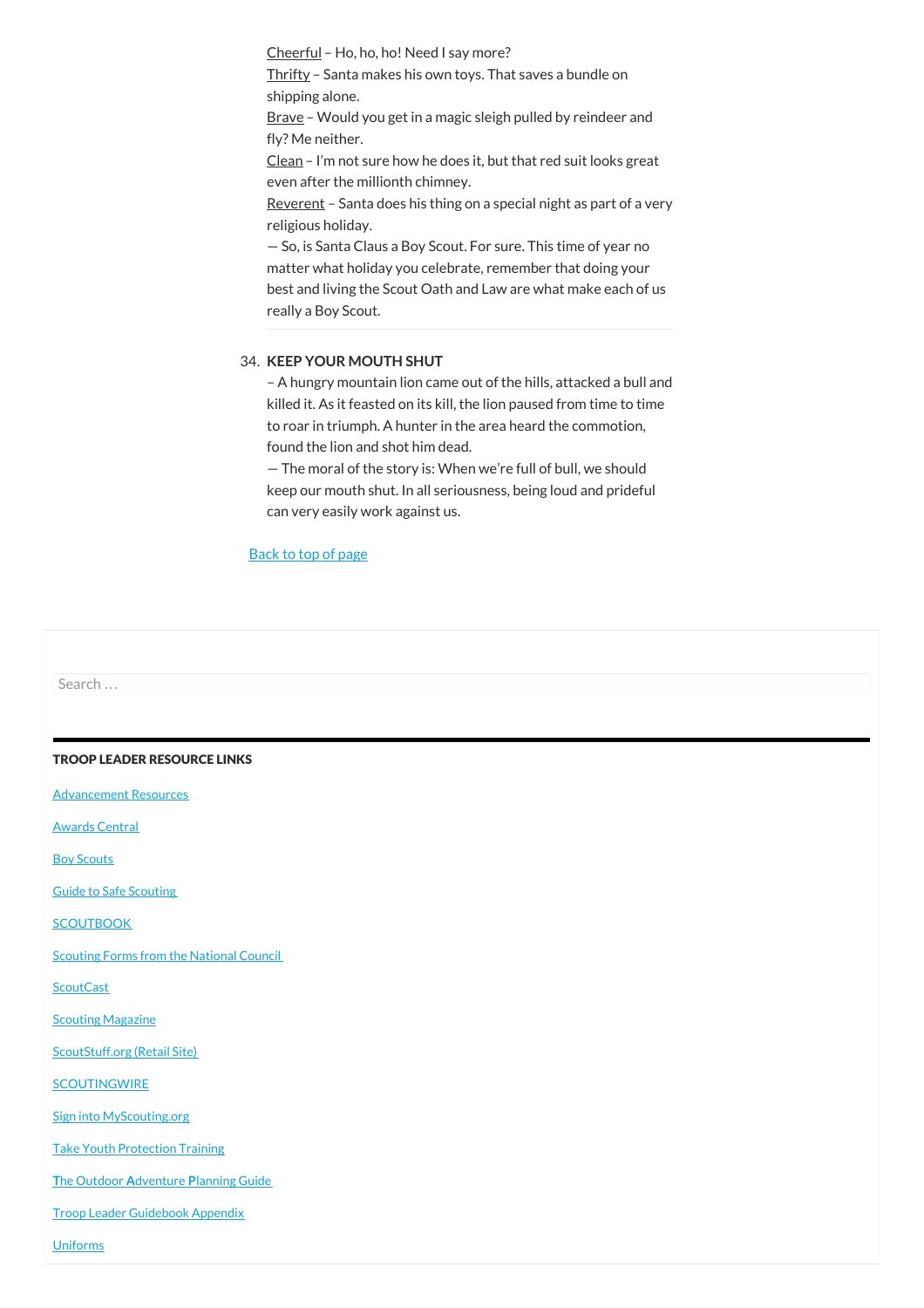# **TROOP MEETING CHALLENGE VIDEOS**

|  |  |  |  |  |  |  |  | 50-Foot Rescue Relay Video |
|--|--|--|--|--|--|--|--|----------------------------|
|--|--|--|--|--|--|--|--|----------------------------|

[A-Frame](http://www.programresources.org/a-frame-chariot-race-video/) Chariot Race Video

All [Aboard](http://www.programresources.org/all-aboard-video/) Video

[Bandage](http://www.programresources.org/bandage-relay-video/) Relay Video

Blind Train [Video](http://www.programresources.org/blind-train-video/)

Bow Saw Relay [Video](http://www.programresources.org/bow-saw-relay/)

[Bowline](http://www.programresources.org/bowline-sheet-bend-draw-video/) Sheet Bend Draw Video

Catch the [Snapper](http://www.programresources.org/catch-the-snapper-video/) Video

[Crossing](http://www.programresources.org/crossing-the-alligator-pit-video/) the Alligator Pit Video

[Everyone](http://www.programresources.org/everyone-on-the-tripod-video/) on the Tripod Video

First Aid Carry Relay [Video](http://www.programresources.org/first-aid-carry-relay-video/)

[Flagpole](http://www.programresources.org/flagpole-race-demo-video/) Race Demo Video

Fuzz Stick Relay [Video](http://www.programresources.org/fuzz-stick-relay-video/)

[Handicap](http://www.programresources.org/handicap-obstacle-course-video/) Obstacle Course Video

[Helium](http://www.programresources.org/helium-stick-video/) Stick Video

Hitching [Challenge](http://www.programresources.org/hitching-challenge-video/) Video

[Horizontal](http://www.programresources.org/horizontal-half-hitching-race-video/) Half Hitching Race Video

Hot Isotope [Transport](http://www.programresources.org/hot-isotope-transport-video/) Video

Ladder [Building](http://www.programresources.org/ladder-building-video/) Video

[Lassoing](http://www.programresources.org/lassoing-the-steer-video/) the Steer Video

Lift Seat [Procession](http://www.programresources.org/lift-seat-challenge-video/) Video

Nitro [Transport](http://www.programresources.org/nitro-transport-video/) Video

Reactor [Transporter](http://www.programresources.org/reactor-transporter-video/) Video

[Rescue](http://www.programresources.org/rescue-relay-video/) Relay Video

Rope [Tackle](http://www.programresources.org/rope-tackle-tug-of-war-video/) Tug of War Video

Scout Stave [Launcher](http://www.programresources.org/scout-stave-launcher-video/) Video

Self [Standing](http://www.programresources.org/self-standing-flagpole-video/) Flagpole Video

[Snake](http://www.programresources.org/snake-race-video/) Race Video

Split the [Match](http://www.programresources.org/split-the-match-relay-video/) Relay Video

[Stretcher](http://www.programresources.org/stretcher-relay-video/) Relay Video

Water [Boiling](http://www.programresources.org/water-boiling-race-video/) Race Video

Zulu Toss [Video](http://www.programresources.org/zulu-toss-video/)